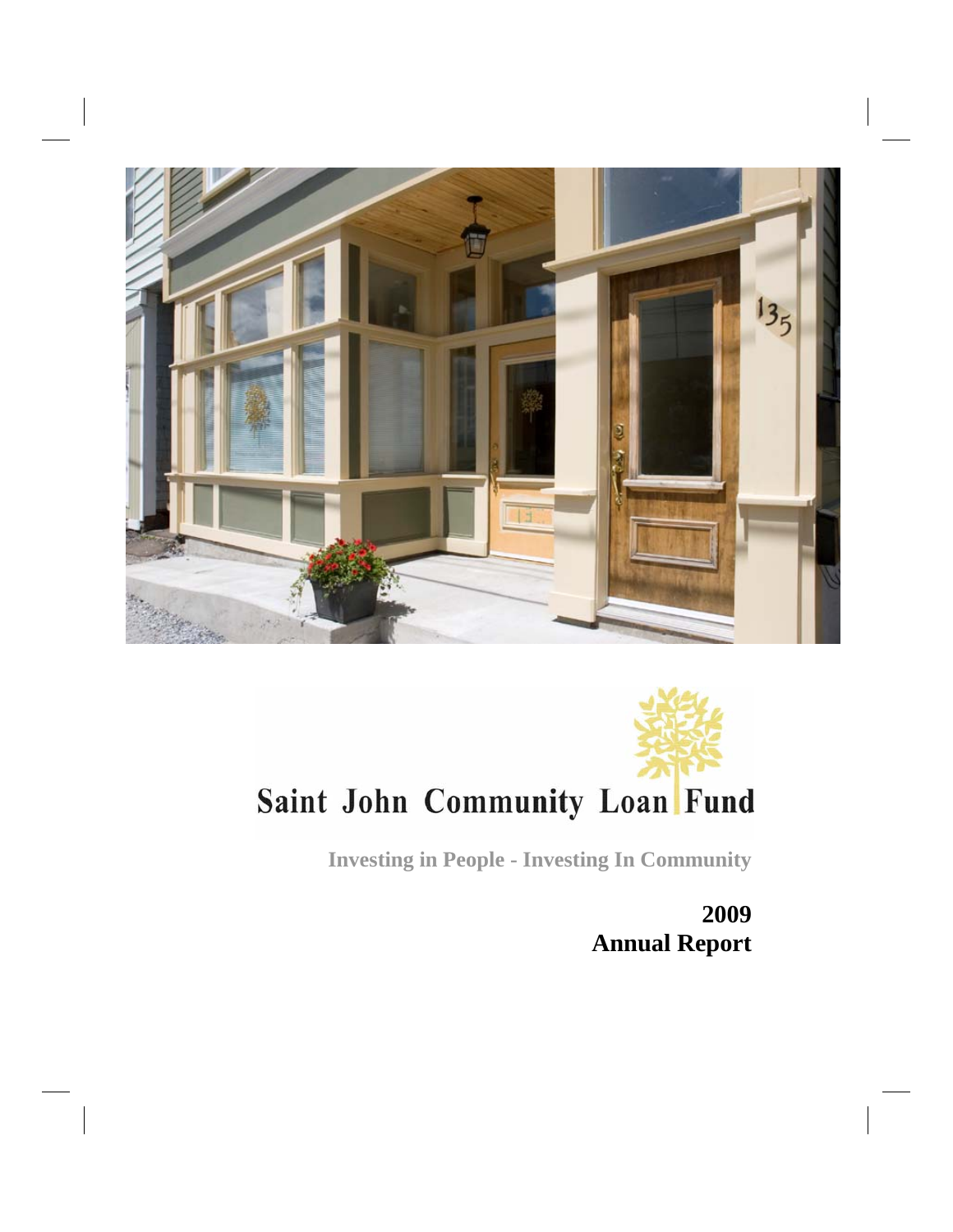### **Our Mission**

To improve social conditions for people living in Saint John by promoting economic independence and fostering entrepreneurship in our community.

### **Our Activities**

The Saint John Community Loan Fund (Loan Fund) helps individuals create income, build assets, and attain greater self-reliance by providing:

- business loans
- employment loans
- shelter loans (deposits, moving)
- financial literacy training (Money Matter\$)
- leadership training (Power Up in partnership with UCSN)

The Loan Fund promotes community investing. It recruits investments to build its loan pool and donations to safe-guard the loan pool against losses.

**Like banks or credit unions, community loan funds maintain reserves to protect themselves and their investors. The Saint John Community Loan Fund exceeds the industry standard by setting aside 30% of total loans out.** 

**No investor has lost money**

### **Our Program Funding Partners**

- Co-operators Insurance Company CED Fund
- Greater Saint John Community Foundation
- McKean Family Foundation
- Social Development Government of NB
- Women's Issues Branch Government of NB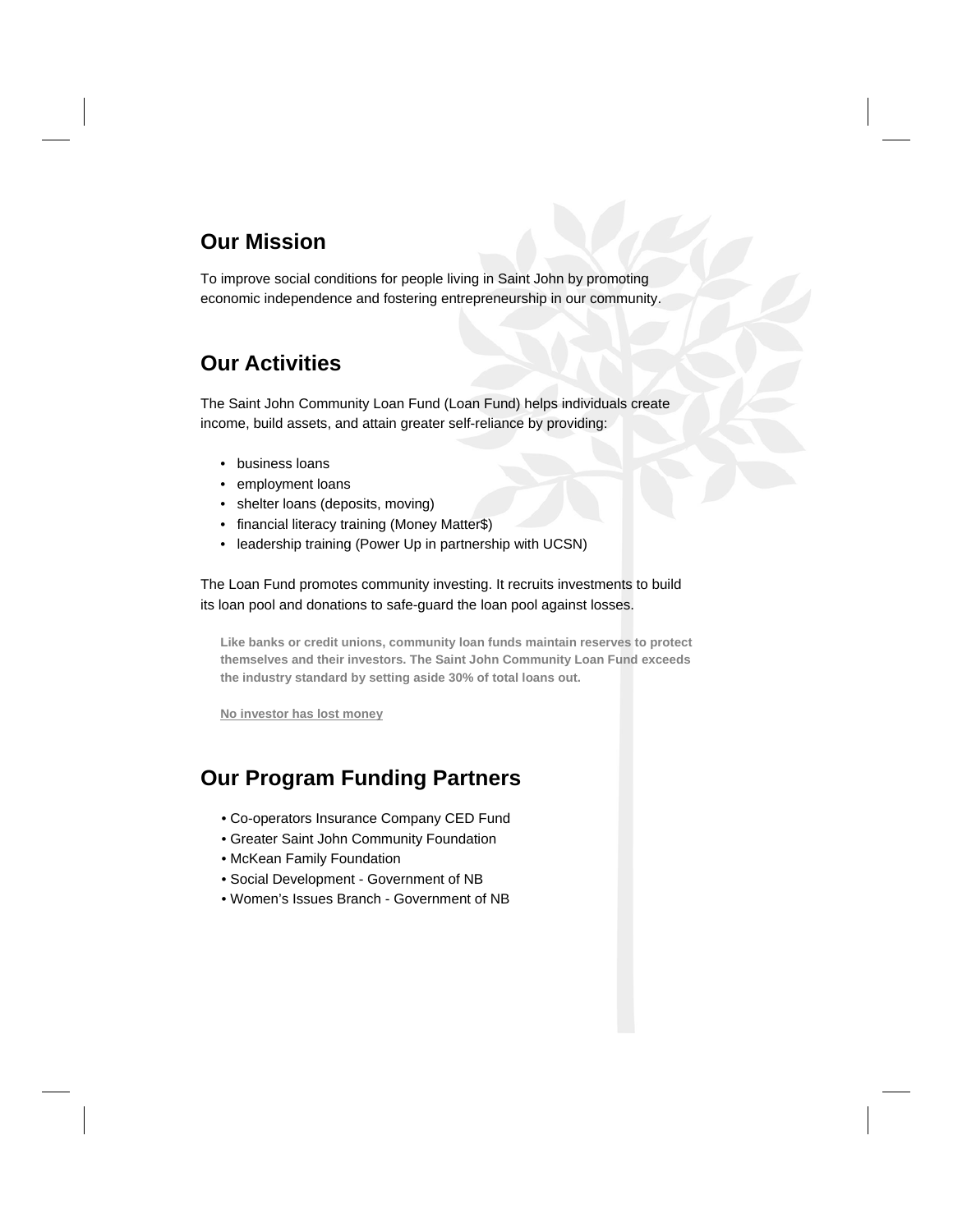

Jennifer Edison presenting at Power Up closing

### **Loans, Training and Commitment**

Jennifer Edison is a mother of 3 girls and a very busy woman. In 2005, we provided a loan to Jen to move into a better and more affordable apartment. She has participated in both Money Matter\$ and Power Up training, and volunteers with the South End Community Action Team (SEACAT). As a testament to her drive and community commitment, she was hired as the Vibrant Communities Neighbourhood Assistant for the South End where by the way she also works at a special care home! Her current passion is establishing a grocery store in the deep South. Her interest in making a difference has been passed on; her daughter Tanisha has just joined our new youth entrepreneurship program and will soon be making a difference herself. Jennifer demonstrates that people are our community's greatest asset.

### **Cumulative Stats At A Glance\***

#### **Loans**

| Number of Inquiries        | 1.299          |
|----------------------------|----------------|
| Loans Disbursed            | 177            |
| Value of Loans             | \$244.803      |
| Value of Loans Repaid      | \$113,291      |
| Value of Loans Written off | \$65,806 (27%) |

| <b>Impact</b> (from business and work loans)** |     |  |  |
|------------------------------------------------|-----|--|--|
| <b>Activity Providing Main Income</b>          | 38% |  |  |
| <b>Activity Providing Extra Income</b>         | 37% |  |  |
| <b>Activity Discontinued</b>                   | 25% |  |  |

#### **Training** (Participants)

| Money Matter\$           | 549 |
|--------------------------|-----|
| Power Up                 | 30  |
| <b>Business Planning</b> | 37  |
| One-on-One Budgeting     | 23  |

\*September 1999 to March 31, 2009

\*\*Plus millions in income generated and thousands in reduced provincial income assistance costs.

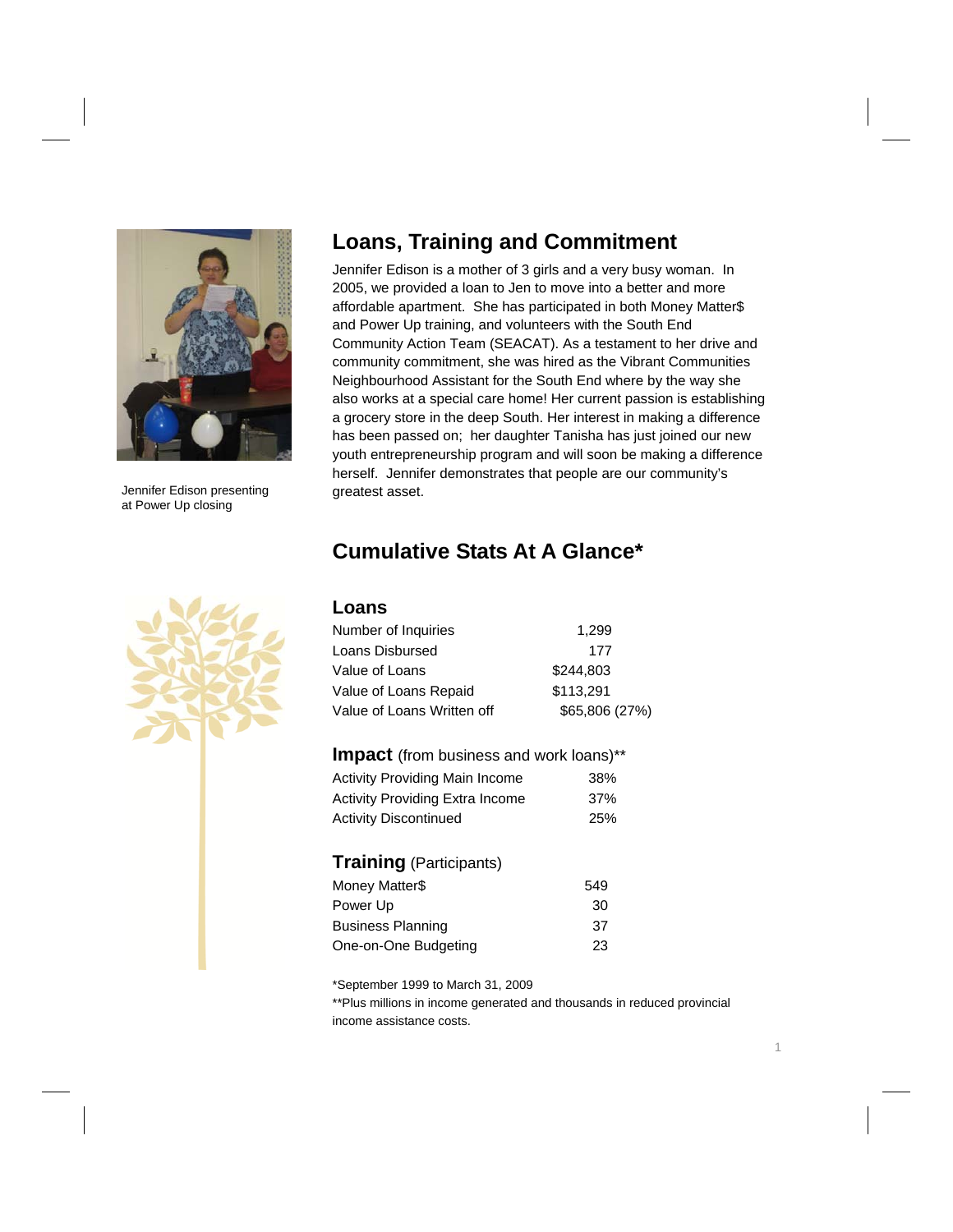### **President's Message**

The Saint John Community Loan Fund is surrounded by a great number of friends and supporters in our community. Among them we count all orders of government, community agencies, many investors and volunteers who help us increase our loan pool, present to government and raise money for us. Then there is a special category of angel donors- big-hearted folk who have taken on the Loan Fund as their cause and want no recognition and take no merit. Thanks to these very special people, we have been able to buy property, renovate a building and change the look of Prince Edward Street forever. Sadly, we lost one of our angel donors to cancer last December. Mark Estill graduated from UNB and worked as a reporter for the Fredericton Daily Gleaner before joining his three brothers in a very successful business venture. When I accepted a role on the Fundraising Campaign in 2004, I asked Mark for a donation. He was living in North Carolina, but was happy to help a community in a province where he felt very much at home. We remember him with affection and appreciation. Many things are accomplished by the generous and unassuming people of this world. I hope that each of you: the donor, the investor, the borrower, the elected representative, the civil servant, the volunteer or the board memberremembers how a series of small acts can transform your corner of the world.



Louise Béland is a self-employed interpreter, an investor, and an avid runner.

Louise Béland, President

### **Manager's Message**

A good idea plus a lot of perseverance; that is definitely what you need as an entrepreneur. The front cover of this report shows our completed building, a project that took close to two years to finish; well worth it as we have our own space in which we have a training area and three offices. Upstairs we have two affordable housing units. Neighbors comment on the building's beauty and we feel good that we are affecting the neighbourhood. In this space we have begun to establish new programs including youth entrepreneurship and asset building. We have a great staff contingent to continue to build relevant programs for our community. We look forward this coming year to add training for enterprising women and to begin planning the development of our lots next door.



Staff of the Loan Fund standing outside their new location at 133 Prince Edward St.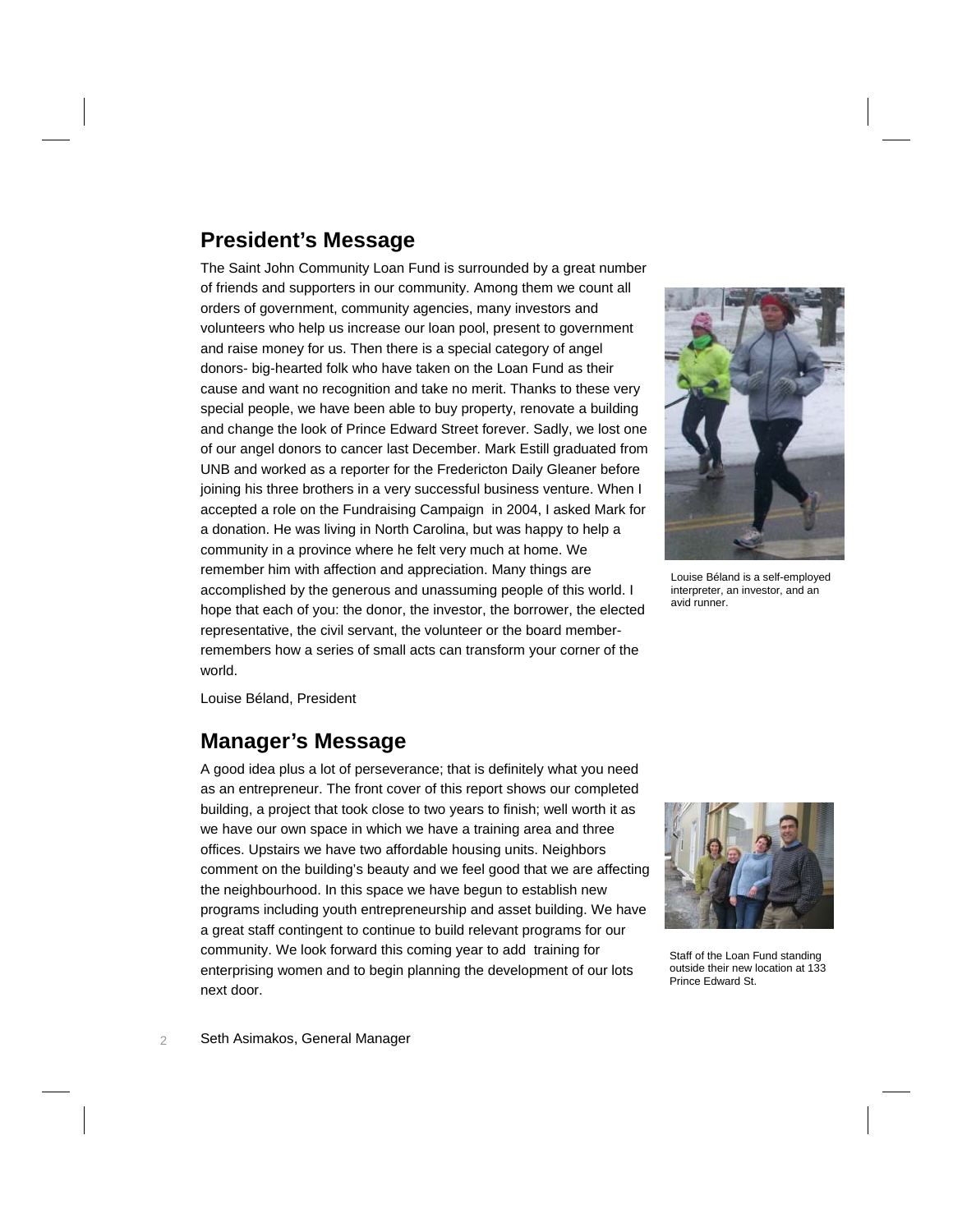### **Loan Report**

The Loan Fund received over 150 loan inquiries in fiscal 2009; 57% of which came from women. From these inquiries the Loan Fund negotiated 15 loans; which means we made 1 loan for every 10 inquiries. While this appears to be a low ratio, it clearly is not; our loan loss rate is 27%, which indicates we still are making risky loans. In fact, this year we will continue to review our loan process to improve on our ability to make effective and repayable loans. Sixty percent of

#### **Loans Per (Fiscal) Year**



inquiries come referred from the Department of Social Development and other community agencies. The loan break down was eight for income generation and seven for shelter. One of the shelter loans was to the Loan Fund itself to help build two units of affordable housing. This loan will be repaid over three years. One credit offer was made to Re-Habitat in order to leverage another financial institution's mortgage of the ONE Home project. To date Re-Habitat has not moved to a loan. Of the inquiries that did not make it to a loan 27% were referred to another agency to resolve the issue. Five loans were repaid during the year.

### **Reecycles**

In 2007, Paul Reeves came to us for a loan to get a phone so he could maintain contact with potential suppliers for a product he was developing. Each time



he came to the Loan Fund office he was riding an extraordinary bike. When asked, he said he had fourteen Reecycles, bikes created from pieces of thrown away items and trashed bicycles. But these were not anything ordinary, they were artwork. So the Loan Fund contacted



the Saint John Arts Centre and eventually sponsored an application for a show. It was accepted and its opening was May 16, 2008. The Loan Fund continues to work with Paul on another product, which we hope to launch in 2010.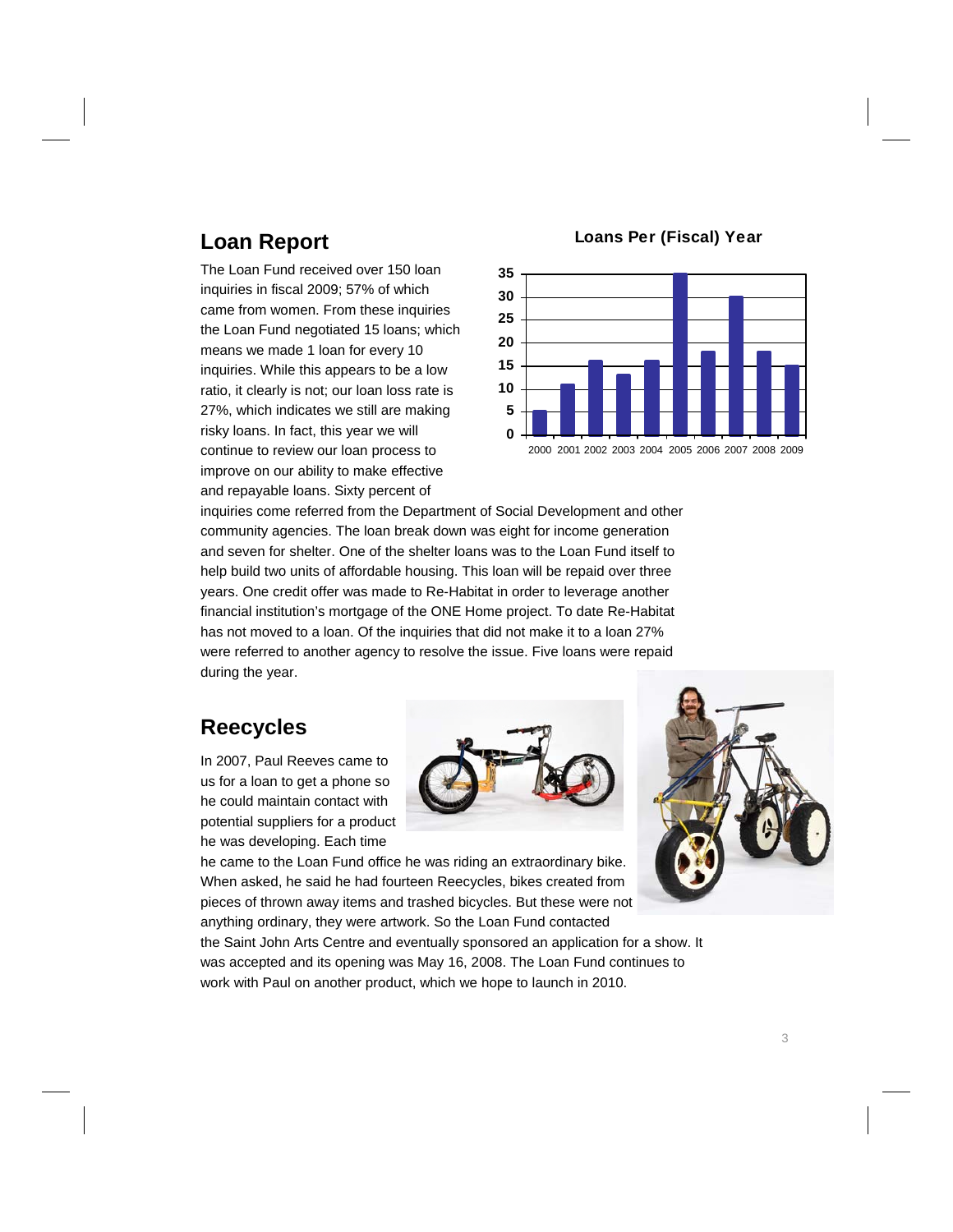# **Training Report**  Money Matter\$

*It has been a busy year*, says Cindy Horton the Training Facilitator. Money Matter\$, a five module financial literacy course was delivered to over 150 people through community partners listed at right. Participants continue to praise its value: *"It helped me realize that there's more to assets than just money."* Using the sustainable livelihoods matrix, participants look at five asset areas: personal; human; financial; social; and physical. Understanding one's assets helps to establish goals. Budgeting is a tool to help you get there.



Since partnering with the Urban Core Support Network there have been 30 women trained in the Power Up program teaching them a variety of practical skills such as leadership, community engagement, and social

enterprise. Most of the current Neighbourhood Assistants in the five priority neighbourhoods are graduates of Power Up. There have been many other successes of the program, from participants graduating from High School, to full time employment in community-based work. One woman is now self-sufficient after being on Social Assistance for two decades since gaining employment after Power Up. We also hope to have past participants co-facilitate some sessions in the upcoming programs. Cindy Horton is the primary facilitator of Power Up and this year welcomed Melanie Vautour as the facilitator for social enterprise development.



Three people participated in the **ONE HOME home ownership training** and one family is now living in a brand new town house in the Old North End.

#### **MM\$ Community Partners:**

Department of Social Development, John Howard Society, The Key to Well Being, PRUDE Inc., Open Door Club, Saint John YM/YWCA, Teen Resource Centre, St. John the Baptist King Edward School, Saint John Learning Exchange, TRC-Independent Living Program, Urban Core Support Network, Crescent Valley Resource Centre, and Vibrant Communities Saint John.

> **Assets** Banking Budgeting **Consumerism** credit



Power Up grads with facilitators Cindy Horton, Melanie Vautour, and Brenda Murphy of UCSN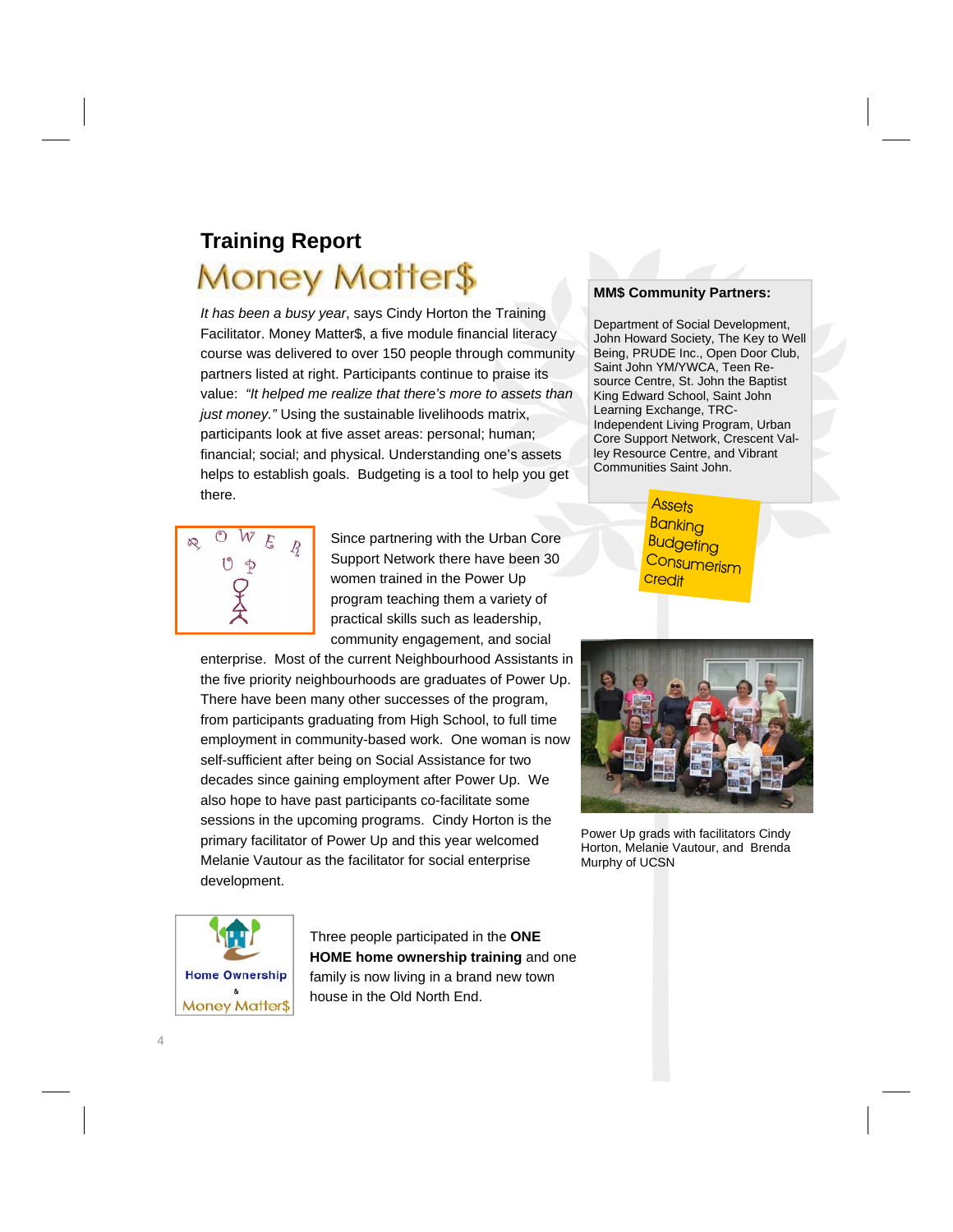### **Maintaining the Pool**

The pool of capital used for loans comes from investors; people or groups who lend us money to then re-lend to others. The average individual investment is \$1,000. Investments from organizations and municipalities can be significantly larger. Investors are asked to invest for at least two years at a rate of return of their choosing up to 3% or we will match the best bond rate. Over the last ten years, the average term chosen by Loan Fund investors has risen from two to four years suggesting an increase in confidence.

With lending there is risk, and with our lending we anticipate more risk. To safeguard the investors' money, and diminish the risk of loss, the Loan Fund sets aside a loan loss reserve equivalent to 30% of loans outstanding. This reserve is built from donations and loan fees. With this policy the Loan Fund has not lost one investor's penny in ten years of lending. Given the current economic climate and investor losses calculated at \$billions, this is not an insignificant achievement.

This past year the Loan Fund did not have a specific recruitment campaign to bring in more investors. On the other hand, we needed more reserve. Working with our auditor we have been cleaning out some non

performing loans - particularly those related to shelter and hydro arrears. This cleaning has translated into an increase in our write offs and a draw down on our loan loss reserve to cover these losses. Fortunately, this year we had close to \$12,000 new money donated and placed in reserve. This includes donations from Brunswick Pipeline; Genworth Financial; TD Insurance; and one individual donor. We also had one investment converted to a donation. This investment by Saint John Energy was specifically tied to energy related loans and with the loans not performing, it made sense to write down the loans and convert the investment to a grant. The Loan Fund thanks Saint John Energy and its other donors to help us maintain the loan pool and a reserve equivalent to 30% of loans outstanding.

**Loan and Reserve Capital** 

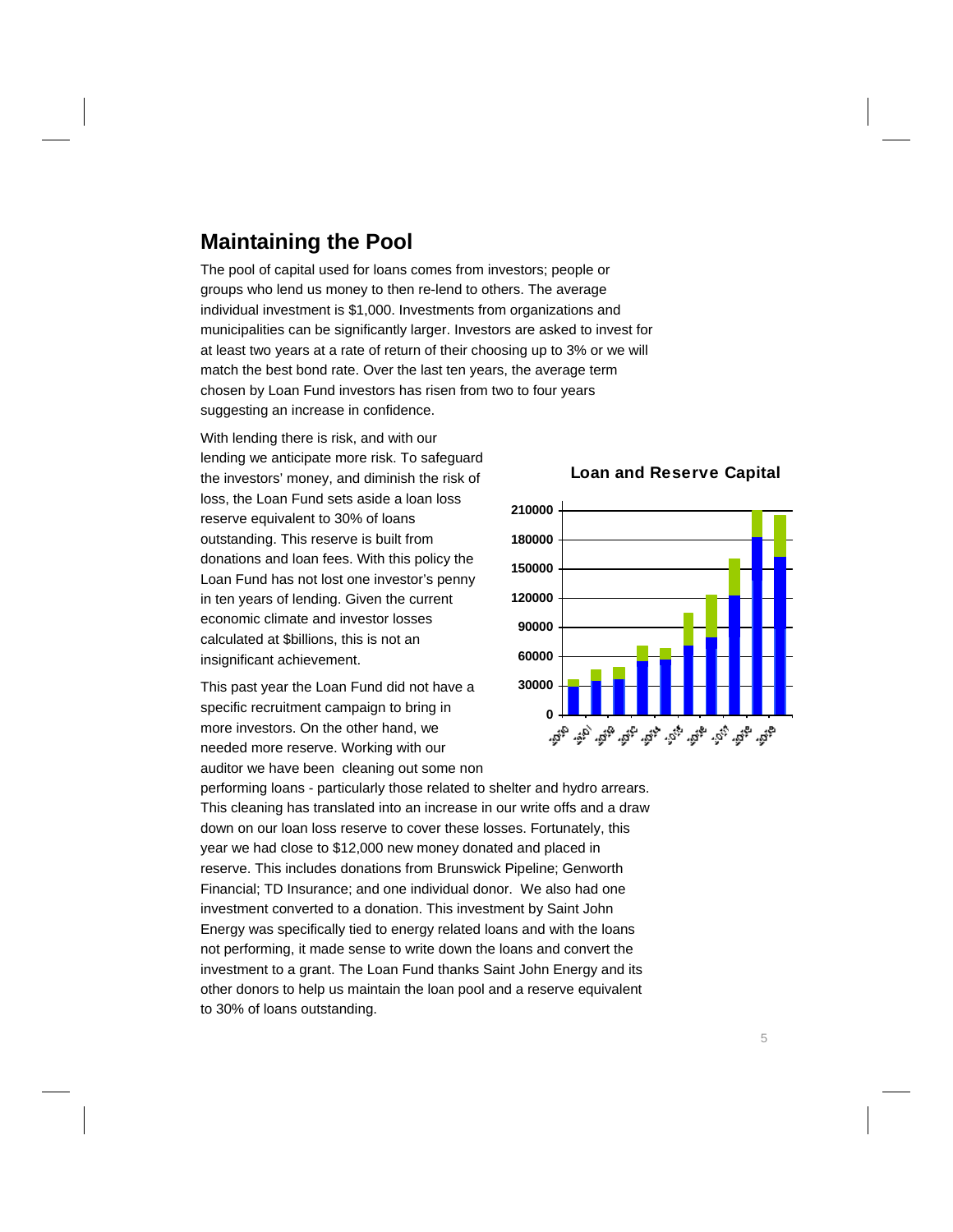#### AUDITED FINANCIAL STATEMENTS

For the year ended March 31, 2009 Excerpts from the audited statements prepared by Wilshaw & Associates. For complete statements please contact the office.

| <b>Balance Sheet</b>                             |           |          | 2009     | 2008     |
|--------------------------------------------------|-----------|----------|----------|----------|
|                                                  | Operating | Loan     |          |          |
|                                                  | Fund \$   | Funds \$ | Total \$ | Total \$ |
| Assets                                           |           |          |          |          |
| <b>Current assets</b>                            |           |          |          |          |
| Cash                                             | 58,239    | 68,302   | 126,541  | 67,592   |
| Term deposits                                    |           | 77,659   | 77,659   | 84,586   |
| Accounts receivable                              | 30,460    |          | 30,460   | 7,120    |
| Interest receivable                              |           | 896      | 896      | 1,374    |
| Prepaid expenses                                 | 6,533     | ÷,       | 6,533    | 6,492    |
|                                                  | 95,232    | 146,857  | 242,089  | 167,164  |
| Property, plant and equipment<br>(notes 3 and 6) | 356,450   |          | 356,450  | 165,065  |
| Notes receivable (note 4)                        |           | 25,884   | 25,884   | 17,264   |
|                                                  | 451,682   | 172,741  | 624,423  | 349,493  |
| Liabilities                                      |           |          |          |          |
| <b>Current liabilities</b>                       |           |          |          |          |
| Accounts payable and accrued liabilities         | 15,764    | ÷,       | 15,764   | 31,403   |
| <b>Accrued interest</b>                          | $\sim$    | 5,296    | 5,296    | 3,703    |
| Interfund balance                                | 2,071     | (2,071)  |          |          |
| Demand bank loans (note 6)                       | 147,611   |          | 147,611  |          |
| Current portion of loan payable                  | 10,100    |          | 10,100   |          |
| Current portion of notes payable                 |           | 77,013   | 77,013   | 26,777   |
|                                                  | 175,546   | 80,238   | 255,784  | 60,883   |
| Deferred contributions (note 5)                  | 4,167     |          | 4,167    | 4,167    |
| Loan payable (note 4)                            | 20,201    |          | 20,201   |          |
| Notes payable (note 7)                           | L,        | 86,991   | 86,991   | 156,727  |
|                                                  | 24,368    | 86,991   | 111,359  | 160,894  |
| <b>Fund Balances</b>                             |           |          |          |          |
| Loan Funds                                       |           | 5,512    | 5,512    | 2,582    |
| <b>Unrestricted</b>                              | 251,768   | L.       | 251,768  | 124,134  |
|                                                  | 251,768   | 5,512    | 257,280  | 126,716  |
|                                                  | 451,682   | 172,741  | 624,423  | 349,493  |
| Fund Balances - Beginning of year                | 124,134   | 2,582    | 126,716  | 62,556   |
| Excess revenue for the year                      | 121,634   | 8,930    | 130,564  | 64,160   |
| Interfund transfer                               | 6,000     | (6,000)  |          |          |
| Fund Balances - End of year                      | 251,768   | 5,512    | 257,280  | 126,716  |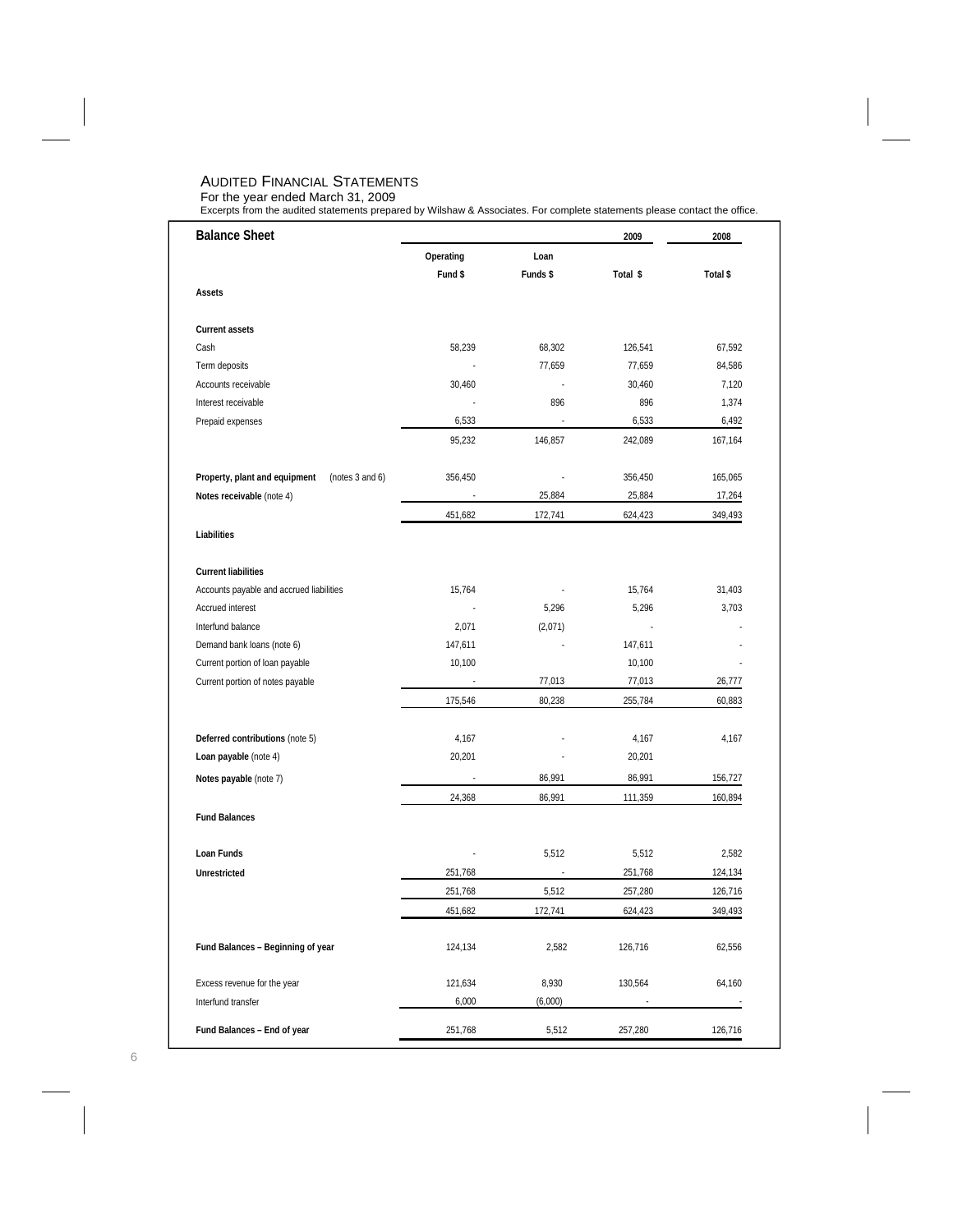| <b>Income Statement</b>                                |                   |               | 2009     | 2008     |
|--------------------------------------------------------|-------------------|---------------|----------|----------|
|                                                        | Operating Fund \$ | Loan Funds \$ | Total \$ | Total \$ |
| Revenue                                                |                   |               |          |          |
| Government grants & fee for service                    | 132,000           |               | 132,000  | 40,000   |
| Non Government grants & fee for service                | 94,918            |               | 94,918   | 20,000   |
| Donations                                              | 3.116             | 31,937        | 35,053   | 13,984   |
| Land and building development                          | 77,224            |               | 77,224   | 83,276   |
| Fundraising                                            | 8.987             |               | 8,987    | 16,246   |
| Rent                                                   | 720               |               | 720      |          |
| Flow through grants                                    | 12,398            |               | 12,398   |          |
| Interest on & fees on loans; interest on term deposits |                   | 5,536         | 5,536    | 5,561    |
| Loan recoveries                                        |                   | 883           | 883      |          |
| Loss on disposal of investments                        |                   |               |          | (3, 772) |
|                                                        | 329,363           | 38,356        | 367,719  | 188,129  |
| Expenditures                                           |                   |               |          |          |
| Wages and benefits                                     | 130,278           |               | 130,278  | 93,985   |
| Occupancy costs                                        | 10,345            |               | 10,345   |          |
| Flow through grant                                     | 12,398            |               | 12,398   |          |
| Amortization                                           | 6,831             |               | 6,831    |          |
| Communications                                         | 3.908             |               | 3,908    | 2,363    |
| Fundraising, advertising and promotion                 | 3.643             |               | 3,643    | 6,131    |
| Audit, accounting & administration                     | 19,177            |               | 19,177   | 9,130    |
| Special projects                                       | 11,378            |               | 11,378   | 1,513    |
| Networking/partnership                                 | 4,951             |               | 4,951    | 312      |
| Investor & loam costs                                  | 1,792             | 1,593         | 3,385    | 2,962    |
| Education                                              | 65                |               | 65       | 85       |
| Loan reserves                                          |                   | 27,808        | 27,808   | 7,002    |
| Miscellaneous                                          | 2,963             | 25            | 2,988    | 486      |
|                                                        | 207,729           | 29,426        | 237,155  | 123,969  |
| Excess revenue for the year                            | 121,634           | 8,930         | 130,564  | 64,160   |

| Note 3              |         |           | 2009       | 2008     | Note 4 |
|---------------------|---------|-----------|------------|----------|--------|
|                     | Cost \$ | Amort. \$ | Net \$     | Net \$   |        |
|                     |         |           |            |          |        |
| Land                | 50,143  |           | 50,143     | 50,143   |        |
| Building            | 306,035 | 6,121     | 299,914    | 114,922  |        |
| Furniture/equipment | 7,103   | 710       | 6,393      |          |        |
|                     | 363.281 | 6.831     | 356.450    | 165.065  |        |
| Note 7              |         | Income \$ | Shelter \$ | Total \$ |        |
| Opening balance     |         | 140,004   | 43,500     | 183,504  |        |
| New loans           |         | 500       | 1,000      | 1,500    |        |
| Loans repaid        |         | (1,000)   |            | (1,000)  |        |

Loan to donation (20,000) (20,000) (20,000)

Less: Current portion 60,013 17,000 77,013

89,504 74,500 164,004

29,491 57,500 86,991

Transfer (50,000) 50,000

| Note 4                 | Income               |            |           |
|------------------------|----------------------|------------|-----------|
|                        | <b>Generation \$</b> | Shelter \$ | Total \$  |
| Notes receivable       |                      |            |           |
| Opening balance        | 39,565               | 14,278     | 53,843    |
| New loans              | 15,404               | 35,361     | 50,765    |
| Payments received      | (11, 316)            | (3,021)    | (14, 337) |
| Written off            | (15,664)             | (7, 343)   | (23,007)  |
|                        | 27,989               | 39,275     | 67,264    |
| Loan reserves          |                      |            |           |
| Opening balance        | 27,363               | 9,216      | 36,579    |
| Donations              | 16,937               | 15,000     | 31,937    |
| Written off            | (15,664)             | (7, 343)   | (23,007)  |
| Loan Fees              | 1,325                | 546        | 1,871     |
| Interfund transfer     | (6,000)              |            | (6,000)   |
|                        | 23,961               | 17,419     | 41,380    |
| Notes receivable - net | 4,028                | 21,856     | 25,884    |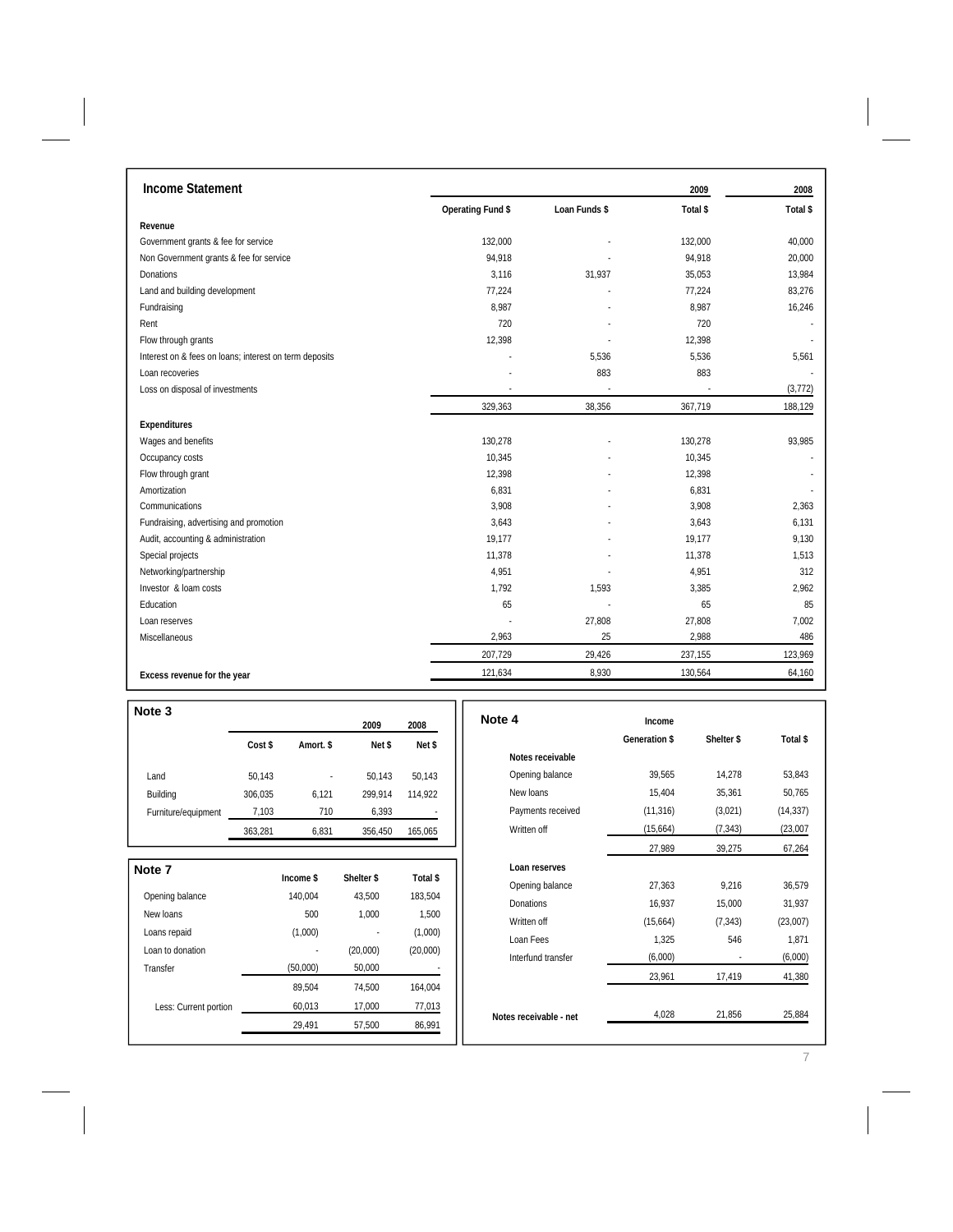### **Greetings**

The Loan Fund continued to extend greetings around the world through its art cards. A unique fundraiser, greeting cards were again created from four works of art donated by local artists. These cards were sold at numerous retailers and the original artwork auctioned off via the website at www.loanfund.ca. This year's cards were produced by Dyana Werden; Paul Blaney; Rachelle Losier; and Michael D. Field. Thank you for your generous donation. In six years the greeting card fundraiser has raised close to \$60,000. Many thanks to a fantastic committee: Rob Roy; Marjorie Hamilton; Mary Doherty; Paulette Stoddart; Kathryn Asher; and more. Also thank you again to Peter Buckland for providing his appraisal services.

### **Top sales**

What can we say, Brian Duplessis continues to be top sales in the individual category, with 63 packs sold for \$630. And the NB Museum did a great job with 53 packs sold. Congratulations to both and thank you to all individual sales people and retail outlets.



Auction winners with Paul Blaney's painting and Louise Béland presenting.



#### **Retailers**

Anglican House Bookstore Beckwith & Co. Beaverbrook Gallery (Fredericton) Klausen Custom Framing Hammond River Cafe Hampton Town Office **Handworks** inprint Kingston Community Market NB Museum Gift Shop Paul's Flower Shop Peter Buckland Gallery Pictures Plus Saint John Arts Centre Slocum & Ferris Trinity Galleries UNBSJ Bookstore Westminster Books (Fredericton) The Crofter (Sackville)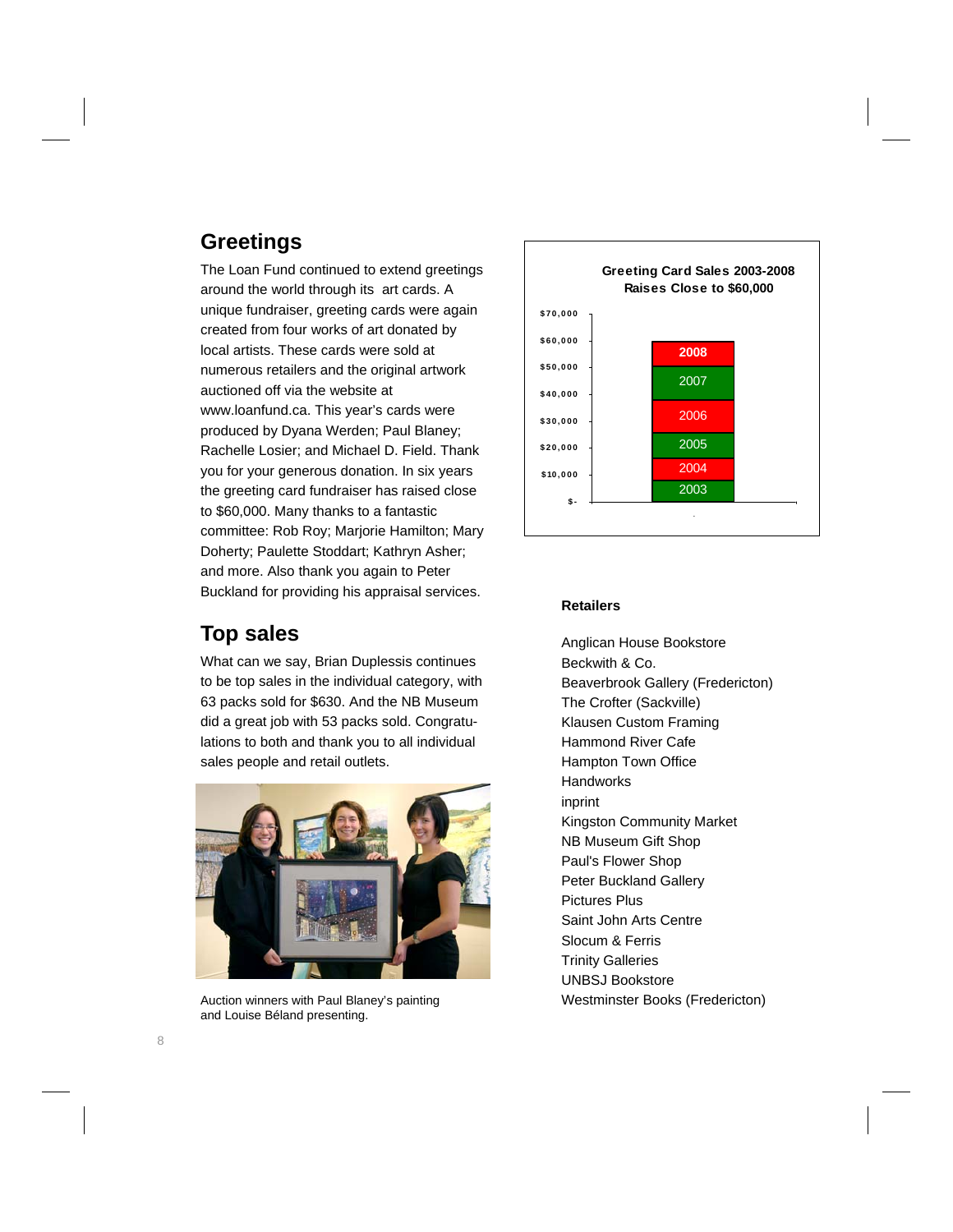## **Moving in!**

Renovations are done. We are in! In June 2007, the Loan Fund bought a partially vacant building at 133 Prince Edward St. to create its office as well as two units of affordable housing. In January 2009, roughly 18 months later, Loan Fund staff re-grouped from two different locations in to their new office. By March 2009, the apartments were rented; both tenants are working single moms and see the apartment as a great opportunity. One cried with joy when she was told she got the apartment. There are a lot of people and groups to thank for the support of this project:

#### **Financial Support**

- An angel donor who got it started
- NB Department of Social Development for renovation subsidy and one affordable rent subsidy
- NB Regional Development Corporation
- Efficiency NB
- Greater Saint John Community Foundation
- Community Foundations of Canada

#### **Supplies and services**

- Benjamin Moore
- International Brotherhood of Electrical Workers
- Kent Building Supplies and JD Irving
- Ultimate Windows, Doors and More
- Harris Rebar
- RS Webb Electrical
- Gardner Electric
- Source Atlantic
- Tony Ricketts for interim office space at 77 Germain St.

### **Planning the next one**

In September 2009 we will begin planning for another development on the vacant lots which sit beside the building on Prince Edward St. This development will mirror the façade of 133 Prince William and hold both affordable and market housing as well as office space on the ground floor. We will be working hard to make this an example of sustainable building practices to decrease future energy consumption. If you are interested please call our office at 652-5600.



**Volunteers**  Louise Béland Bob Boyce Don Connolly Randy Hatfield Tom Hatfield Leslie Oland Paul Reeves Tom Webb **TD Insurance staff**  Brandi Asimakos Jamie Munro Susan Roberts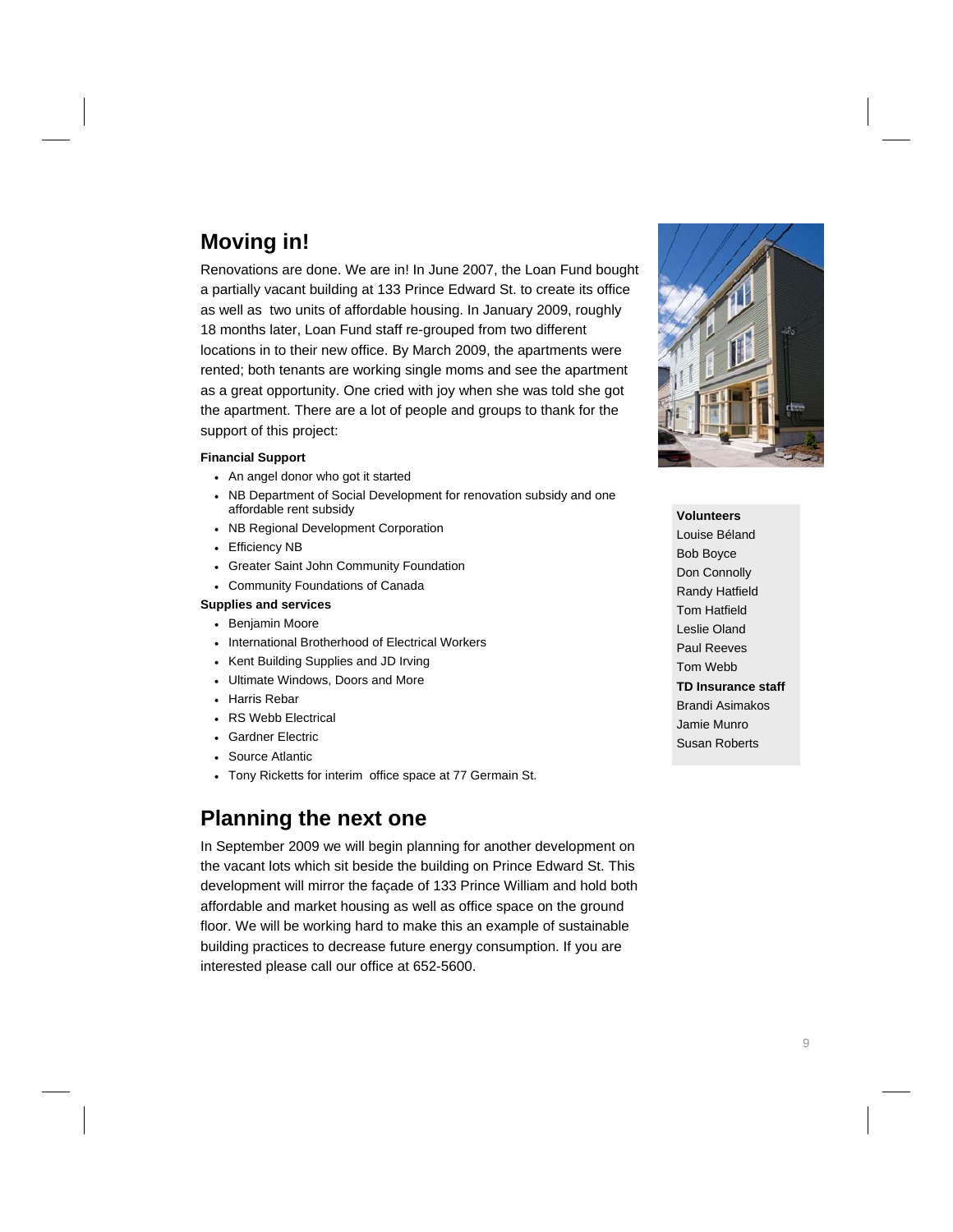

### **Government partner Women's Issues**

The Provincial Government has remained a key partner in program related contracts and funding; and invested significantly in the building at 133 Prince Edward St.. Since 2005, the Women's Issues Branch of the Executive Council, has supported the Loan Fund's work to enable women to achieve greater self-reliance. Women living on low-income represent 90% of the Loan Fund's training participants, 60% of its borrowers, and of course, 100% of its affordable housing tenants. This has resonated with both Ministers that have been at the helm of Women's Issues during the last four years; former Minister Margaret Anne Blaney and current Minister Mary Schryer. Continuity is maintained by a key staff person at Women's Issues, the Assistant Deputy Minister Norma Dubé who is always interested in discussing innovative ways to help women succeed. Thank you for your ongoing investment in the Loan Fund's work with women.



### **Community partner The HDC**

The Saint John Community Loan Fund began as an idea in 1997 at a wrap up meeting for an anti-poverty conference hosted by the Urban Core Support Network. A small amount of money

remained post conference and one idea for its use was to seed a fund to help people get back to work. The Human Development Council (HDC) and its Executive Director at the time, Cathy Wright, liked the idea and supported it by brokering funding for a feasibility study and then a development phase. The HDC's board, and subsequent Executive Director, Randy Hatfield, continued to support the Loan Fund through its growing years; providing office space, equipment and a sounding board to the Loan Fund staff. In one of the Loan Fund's lean years, the HDC itself became a lender of last resort to bridge finance some money arriving late from a contract. The HDC has been paramount to the success of the Loan Fund, from start, through incorporation and charitable designation, and ultimately to its successful relocation to 133 Prince Edward St. Thank you from all of us; staff, volunteers, borrowers and training participants!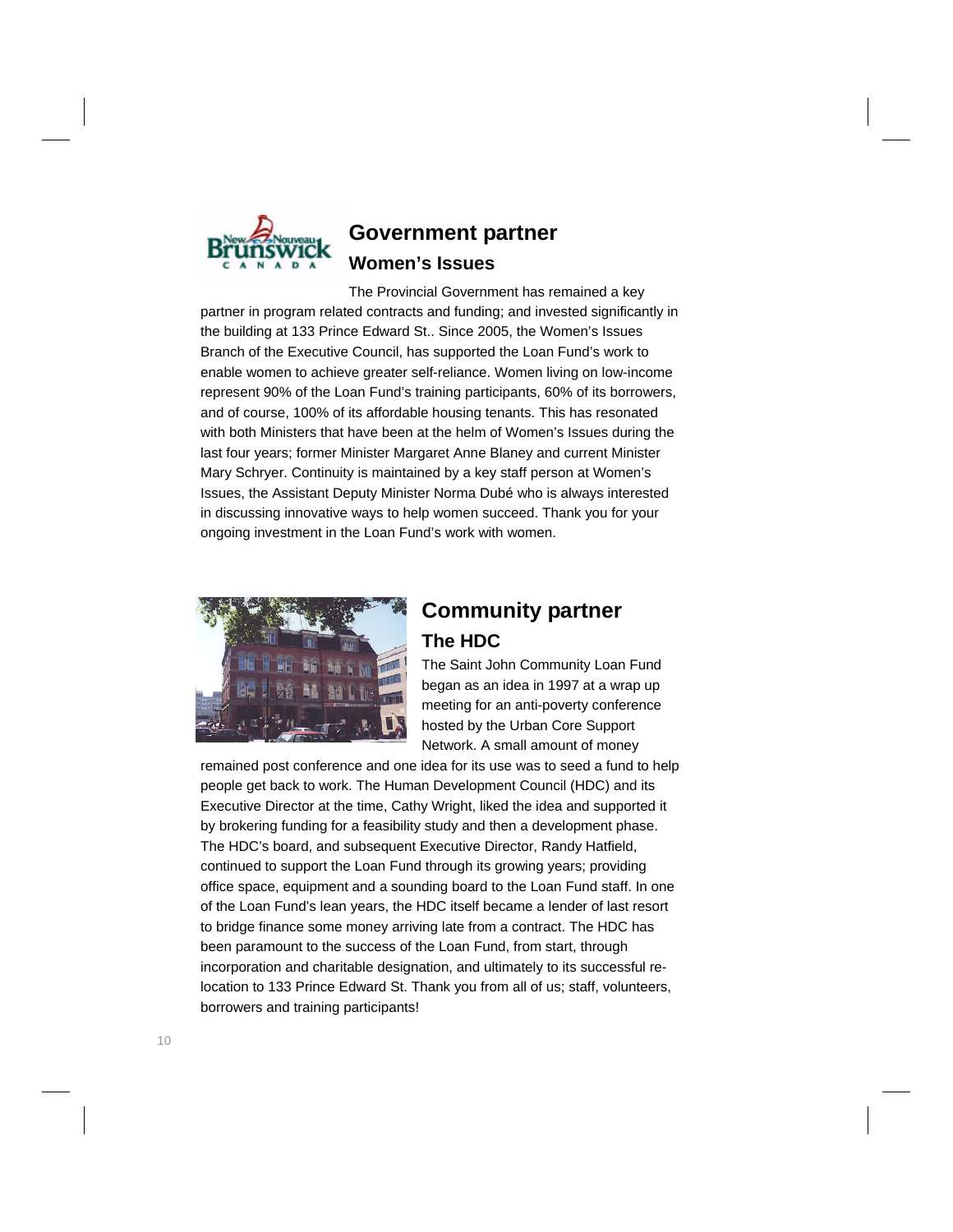CCIN **Canadian Community Investment Network Co-op** 

#### *Over \$1.4 billion in assets managed by the community investment sector in Canada!*

This is just one tidbit found in the recently published; **Building Local Assets: Community Investment in Canada, 2008**. The report is the culmination of six months work led by Seth Asimakos in his role as Executive Director of the Canadian Community Investment Network Cooperative. Over 487 diverse community investment organizations are accounted for in the survey including credit unions, community loan funds, community development investment pools, and more. Besides numbers, there are also profiles of organizations and community investment deals. It is the most up to date information on community investment in Canada. To download a copy and participate in a blog on the report, go to www.loanfund.ca and click the socialfinance.ca link on the front page.

# **Building Local Assets**

Community Investment in Canada, 2008



Canadian Community Investment Network Co-operative www.communitvinvestment.ca

Community Development and Partnerships Directorate Human Resources and Skills Development Canada www.hrsdc.gc.ca

*Did you know that in Nova Scotia, they have raised \$30 million through tax incentives to help investors invest in 44 community economic development investment funds or CEDIFS? The question is, why aren't we replicating this great model here in New Brunswick?* 

*Did you know that a conservative demand for community investment in Canada is \$750 million? Growth opportunities include; social enterprise development; community owned energy; housing development; and community renewal.* 

The Saint John Community Loan Fund is a founding member of the Canadian Community Investment Network Cooperative - www.communityinvestment.ca.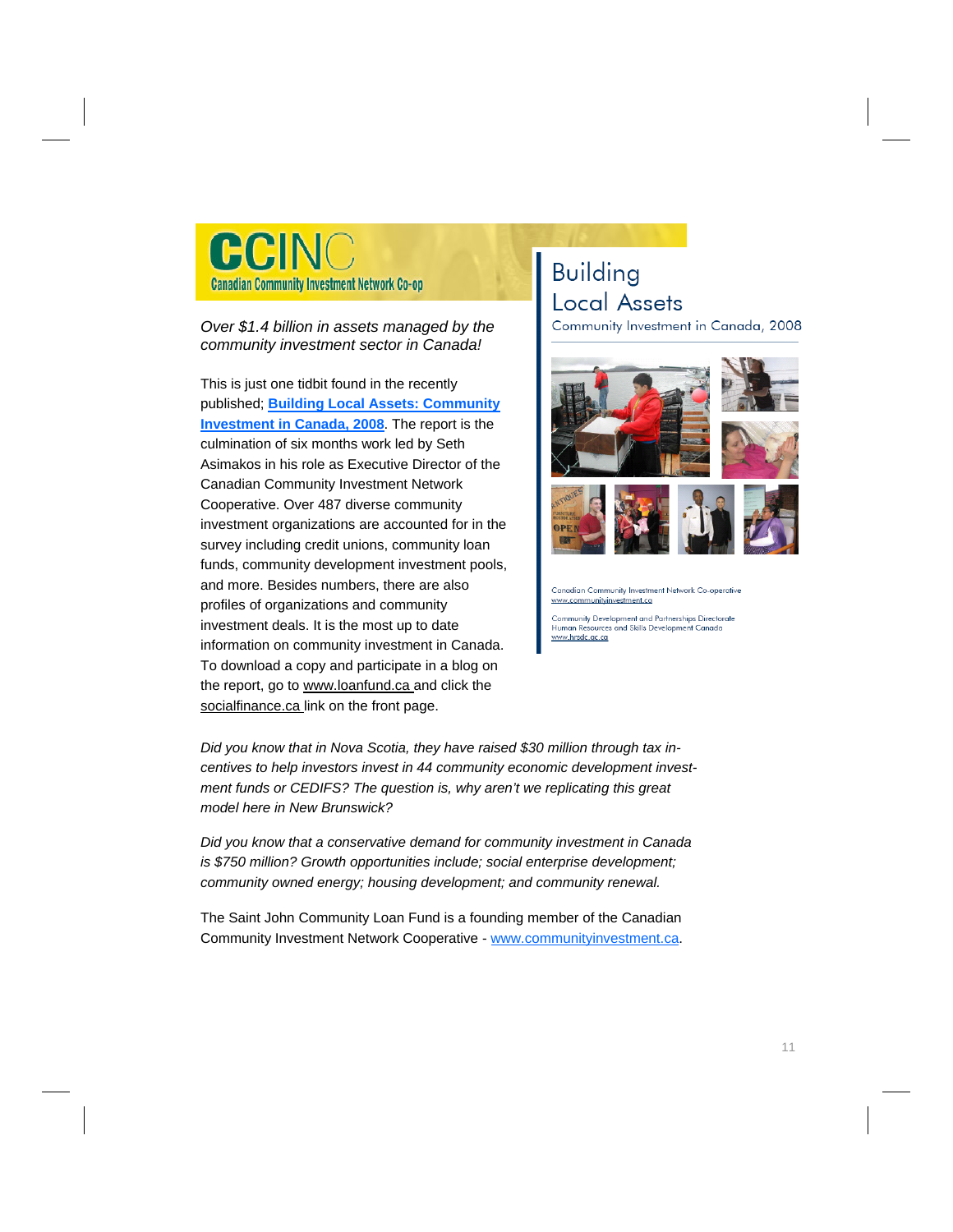### **Profiles**

**Jennifer Nicholls** joined the board this past winter and has jumped in with both feet, assisting with updates to policies and systems. Jennifer is a hydrogeologist with Jacques Whitford Stantec Limited. Originally from Nova Scotia, Jennifer has lived in many places and has volunteered in all of her home communities. She moved to Saint John in 2008 and was introduced to the Loan Fund during the Christmas Card Campaign. Jennifer is pleased to serve on the Board and looks forward to promoting community investing in the Greater Saint John community through the Loan Fund.





**Melanie Vautour** joins the Loan Fund staff after 7 years as Director of Junior Achievement; helping youth start and manage businesses as well as coordinating and providing business training programs to more than 20,000 youth during her time with JA! With her experience and knowledge, it's no wonder she jumped

at the chance to be our NEW Enterprise Development Officer with an emphasis on working with women to develop individual businesses and social enterprises, which are formed as a group. Her resume also includes experience in all aspects of the Non-Profit Sector; including fundraising, marketing, volunteer management and more! Involved with education and local schools for 8 years, she's passionate about learning, training and entrepreneurship. Already she has jumped in with both feet to facilitate the social enterprise module in Power Up which she thinks is a blast. Knowing from a young age that she wanted to "give back" to her community, this single mom is not content to just "work"; she is committed to working to change the world one person at a time; a philosophy the Loan Fund shares!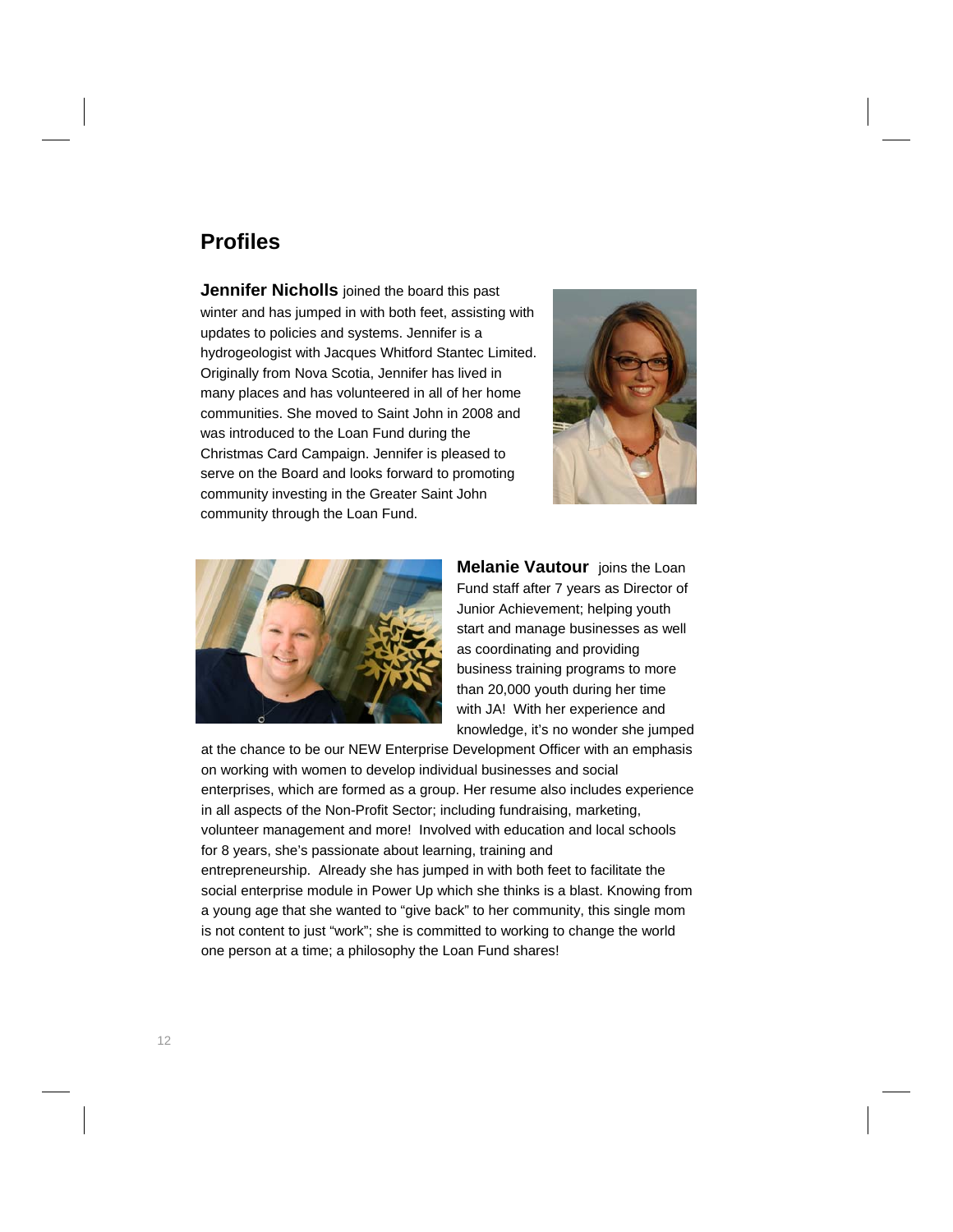#### **Board of Directors**

President Louise Beland, Conference Interpreter Vice President Alicia Love, Stewart McKelvey Secretary Kathryn Asher, Saint John Youth Cabinet Treasurer Brian Duplessis, ILA Local 273 Past President Bob Boyce, Robert L. Boyce Architect Randy Hatfield, Human Development Council Kym Johnston, Royal LePage Atlantic Don LeBlanc, Century 21 Jennifer Nicholls, Jacques Whitford Stantec Limited Rob Roy, Rob Roy Reproduction

#### **Advisors and Committee Members**

 Peter Asimakos, Uptown Saint John Julie Dingwell, AIDS Saint John Mary Doherty Marjorie Hamilton Don Mitchener Leslie Oland, Saint Joseph's Hospital Foundation Gerry Pond, Mariner Partners, Inc. Paulette Stoddart, Cooke Aquaculture

#### **Staff**

Seth Asimakos, General Manager Marlene Abbott, Loans Officer and Coach (resigned) Cindy Horton, Training Coordinator Christen Webb, Executive Assistant Melanie Vautour, Enterprise Development Officer